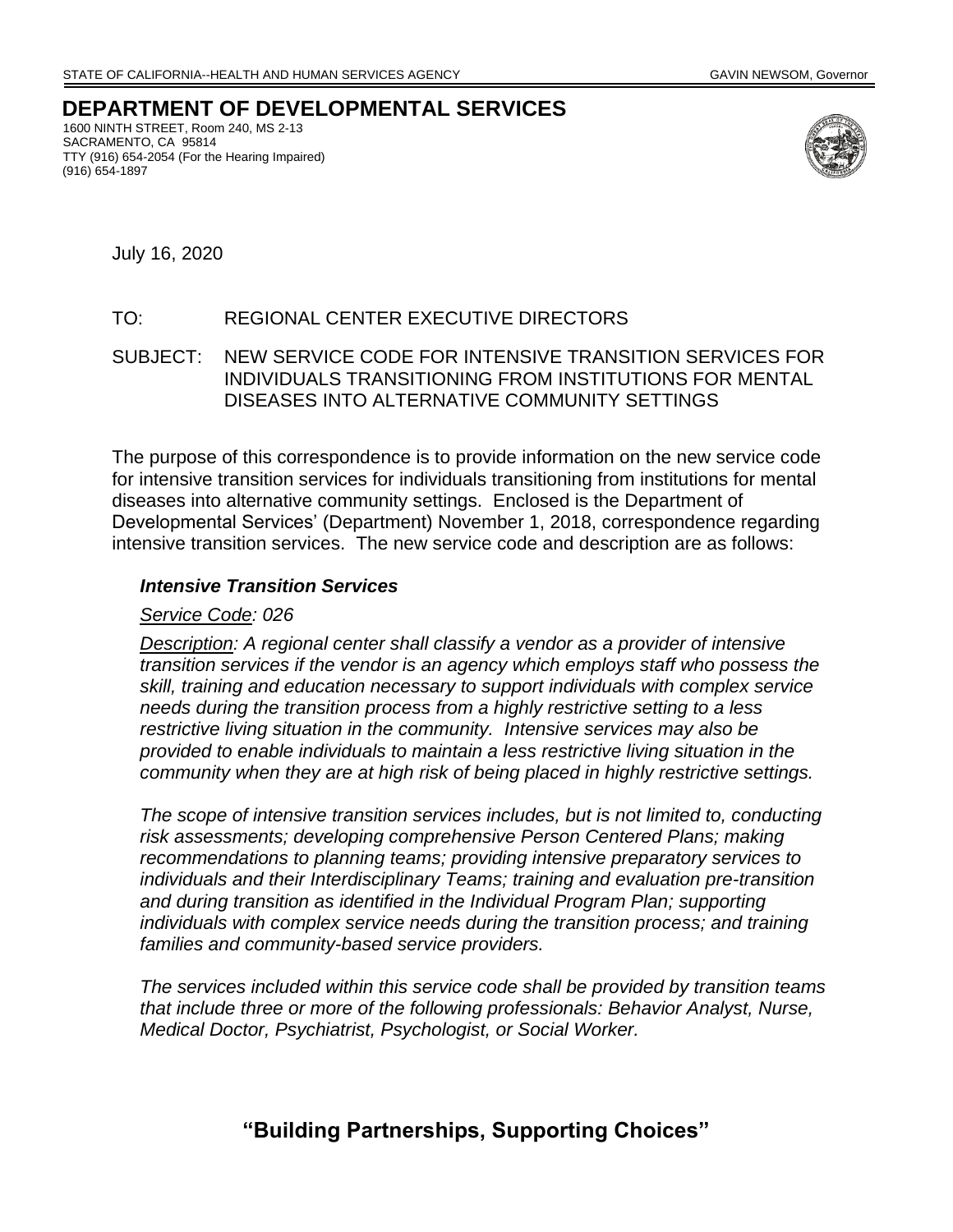Regional Center Executive Directors July 16, 2020 Page two

Merakey is the statewide provider for intensive transition services for individuals transitioning from institutions for mental diseases into alternative community settings, and has been providing this service since November 2018, when it was first established. Merakey has offices in Northern and Southern California. All referrals for this service will continue through Alta California Regional Center (ACRC) and San Gabriel/Pomona Regional Center (SG/PRC).

If, through the Interdisciplinary Team process, it is decided that intensive transition services are appropriate, the regional center should contact either ACRC or SG/PRC, as indicated below, regarding the referral process. All referral packets will be prioritized by ACRC or SG/PRC and the Department before referrals are sent to Merakey.

Christy Iwasa [IMDStepdown@altaregional.org](mailto:IMDStepdown@altaregional.org)  (916) 978-6586

For referrals from: For referrals from:

Alta California Regional Center Central Valley Regional Center Far Northern Regional Center Golden Gate Regional Center North Bay Regional Center Redwood Coast Regional Center Regional Center of the East Bay San Andreas Regional Center Valley Mountain Regional Center

### **ACRC Contact for Referrals SG/PRC Contact for Referrals**

Joshua Trevino [IMDStepdown@sgprc.org](mailto:IMDStepdown@sgprc.org)  (909) 784-6716

Eastern Los Angeles Regional Center Frank D Lanterman Regional Center Harbor Regional Center Inland Regional Center Kern Regional Center North Los Angeles County Regional Center Regional Center of Orange County San Diego Regional Center San Gabriel/Pomona Regional Center South Central Los Angeles Regional Center Tri-Counties Regional Center Westside Regional Center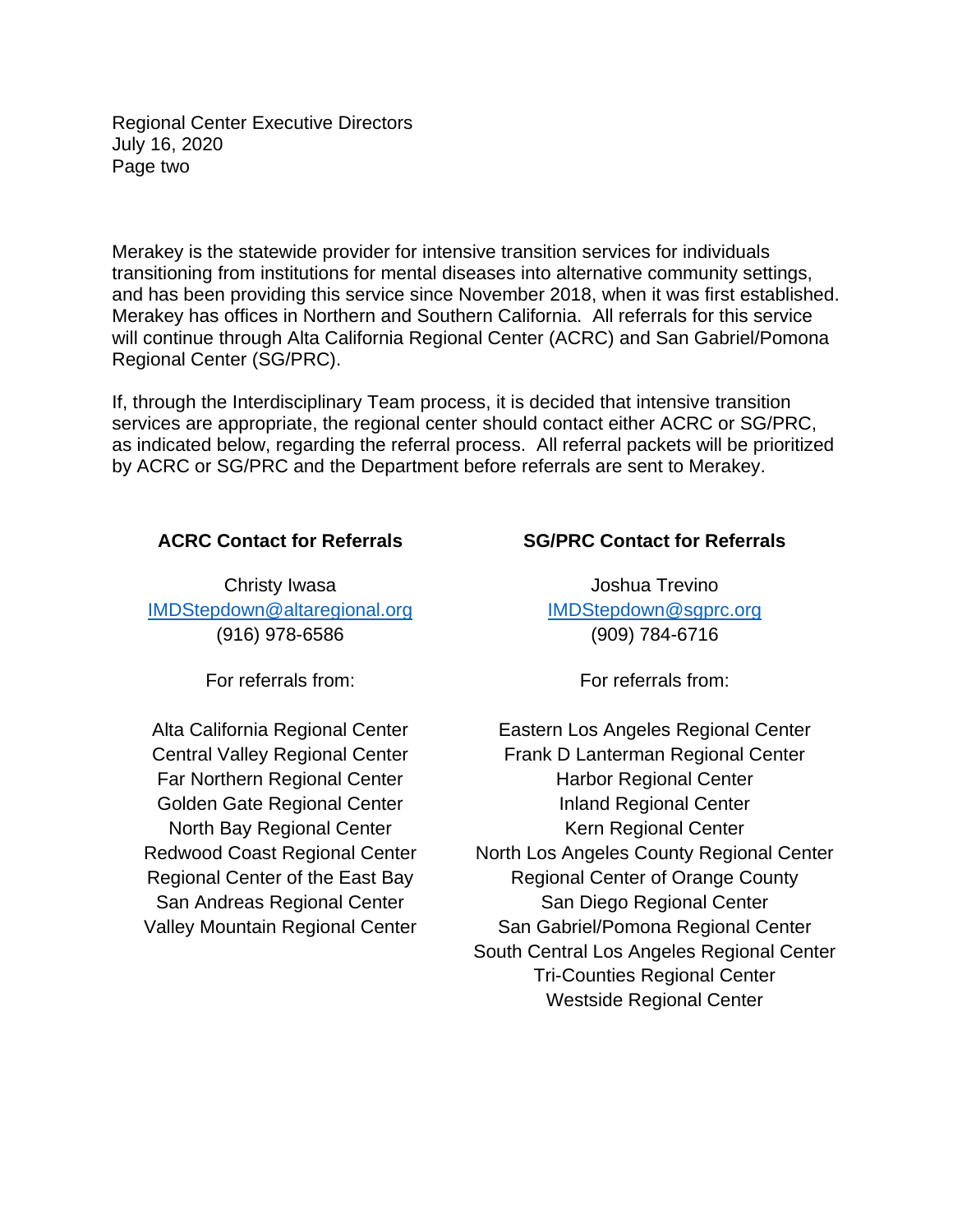Regional Center Executive Directors July 16, 2020 Page three

If you have questions regarding this correspondence, please contact Angela Munoz at (916) 698-9736, or [angela.munoz@dds.ca.gov.](mailto:angela.munoz@dds.ca.gov)

Sincerely,

*Original Signed by:* 

BRIAN WINFIELD Chief Deputy Director

**Enclosure** 

cc: Regional Center Administrators Regional Center Directors of Consumer Services Regional Center Community Services Directors Amy Westling, Association of Regional Center Agencies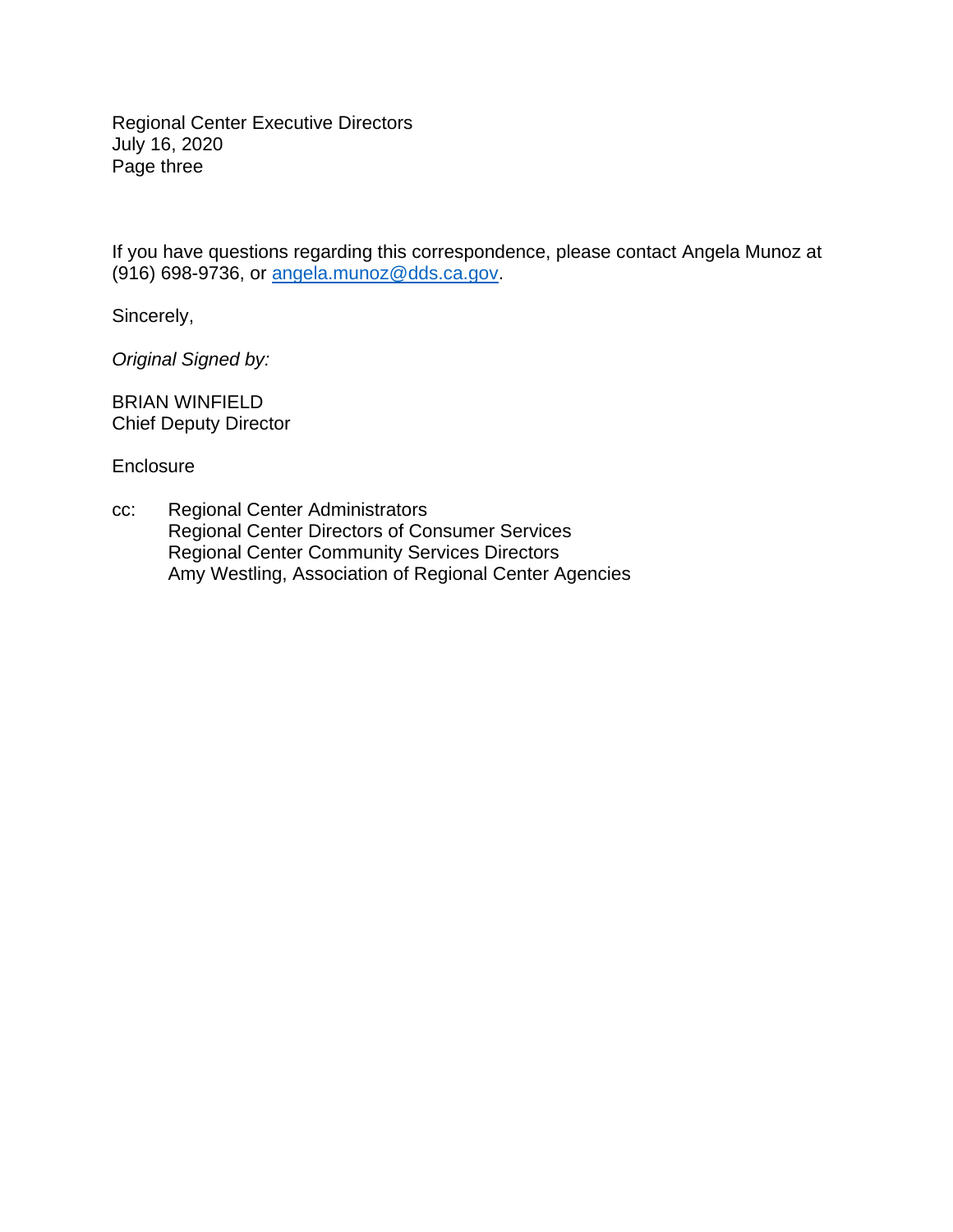### **DEPARTMENT OF DEVELOPMENTAL SERVICES**  TTY (916) 654-2054 (For the Hearing Impaired) 1600 NINTH STREET, Room 320, MS 3-9 SACRAMENTO, CA 95814 (916) 654-1958



November 1, 2018

### TO: REGIONAL CENTER EXECUTIVE DIRECTORS

SUBJECT: NEW INTENSIVE TRANSITION SERVICES FOR INDIVIDUALS TRANSITIONING FROM INSTITUTIONS FOR MENTAL DISEASES INTO ALTERNATIVE COMMUNITY SETTINGS

 to alternative community placements. The Department of Developmental Services (DDS) developing intensive transition services for individuals in IMDs or those at risk of admission The purpose of this correspondence is to inform regional centers about a new service available to support individuals transitioning from Institutions for Mental Diseases (IMD) released its *[Plan for Crisis and Other Safety Net Services](https://www.dds.ca.gov/SearchResults.cfm?q=plan+of+crisis+and+other&cx=014387117097002223280%3A4vokotshzqk&cof=FORID%3A10&ie=UTF-8)* in May 2017, which included to IMDs.

 collaborated with Alta California Regional Center (ACRC) and San Gabriel/Pomona Regional qualified agency to provide the services. Merakey was selected as the statewide provider the largest community-based, non-profit education and human services organizations in the the late 1980s. DDS convened a group of regional centers to develop this service option and as a result, Center (SG/PRC) to post a joint Request for Proposal (RFP) in May 2018 to secure a and they have established offices in Northern and Southern California. Merakey is one of country. They have been serving individuals with intellectual disabilities and co-occurring mental illness and supporting the transition of individuals from mental health hospitals since

 identified in the Individual Program Plan (IPP), and training families and community-based Funds for this project were allocated to ACRC and SG/PRC and will cover the start-up and The scope of intensive transition services includes, but is not limited to, conducting risk assessments, providing intensive preparatory services to individuals and their Interdisciplinary Team (IDT), training and evaluation pre-transition and during transition, as service providers, as appropriate. Please see the enclosed brochure for additional details. development of the Intensive Transition Service, as well as the initial provision of services. Plans are underway to determine which service code(s) will be used for this service after the initial allocation is exhausted. This information will be shared in a future communication.

# **"Building Partnerships, Supporting Choices"**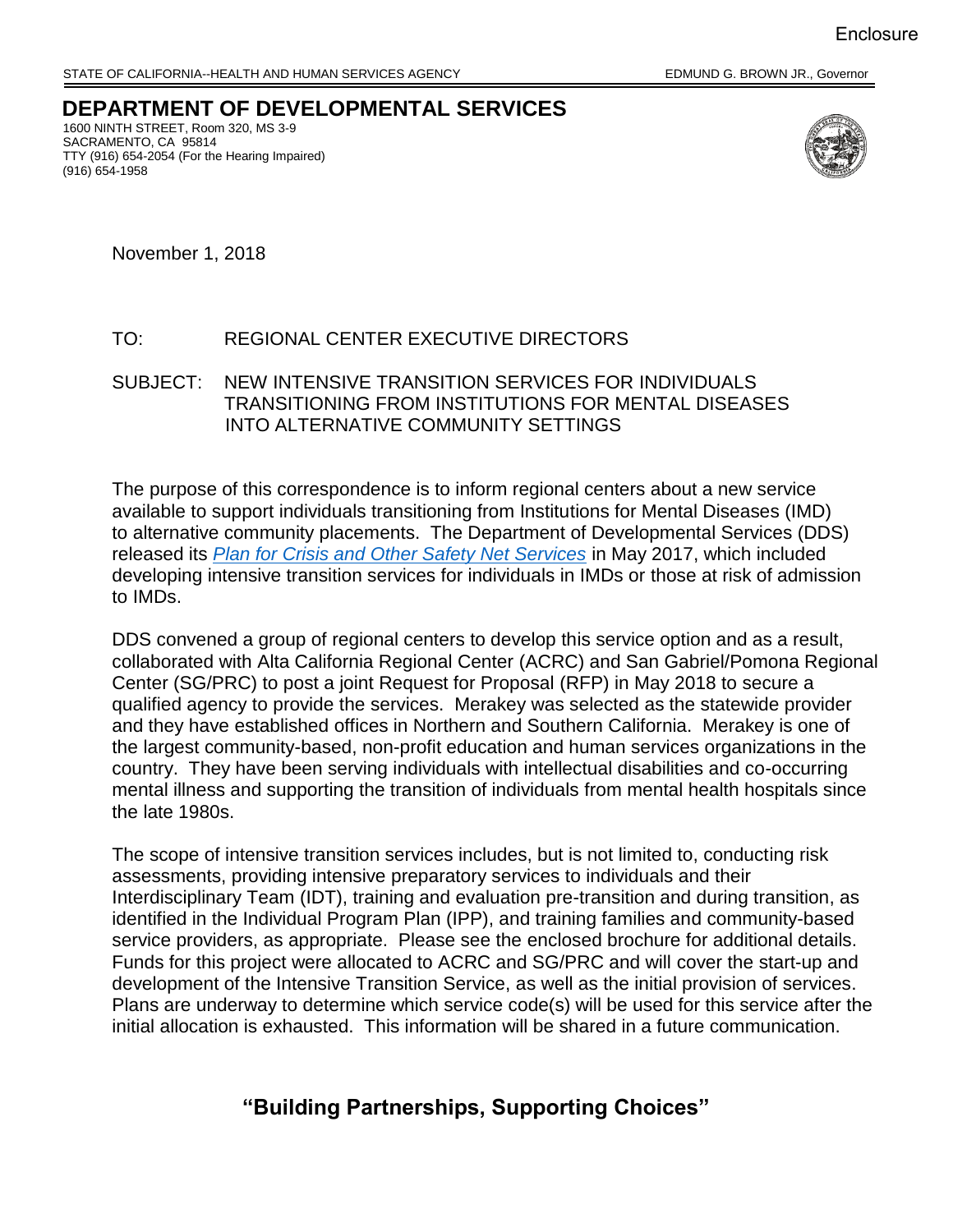Regional Center Executive Directors November 1, 2018 Page two

 SG/PRC and DDS before referrals are sent to Merakey. Upon acceptance of a referral, days to arrange a meeting with the individual and their team. If, through the IDT process, it is decided that intensive transition services are appropriate, the regional center should contact either ACRC or SG/PRC as indicated below regarding the referral process. All referral packets will be reviewed and prioritized by ACRC or Merakey's Program Director will contact the referring regional center within three business

> Contact for Alta California Regional Center Deveon Remaker at [dremaker@altaregional.org](mailto:dremaker@altaregional.org) or (916) 978-6303

- Alta California Regional Center
- Central Valley Regional Center
- Far Northern Regional Center
- Golden Gate Regional Center
- North Bay Regional Center
- Redwood Coast Regional Center
- Regional Center of the East Bay
- San Andreas Regional Center
- Valley Mountain Regional Center

Contact for San Gabriel/Pomona Regional Center Maria Vargas at [mvargas@sgprc.org](mailto:mvargas@sgprc.org) or (909) 764-5479

- Eastern Los Angeles Regional Center
- Frank D. Lanterman Regional Center
- Harbor Regional Center
- Inland Regional Center
- Kern Regional Center
- North Los Angeles County Regional Center
- Regional Center of Orange County
- San Diego Regional Center
- San Gabriel/Pomona Regional Center
- South Central Los Angeles Regional Center
- Tri-Counties Regional Center
- Westside Regional Center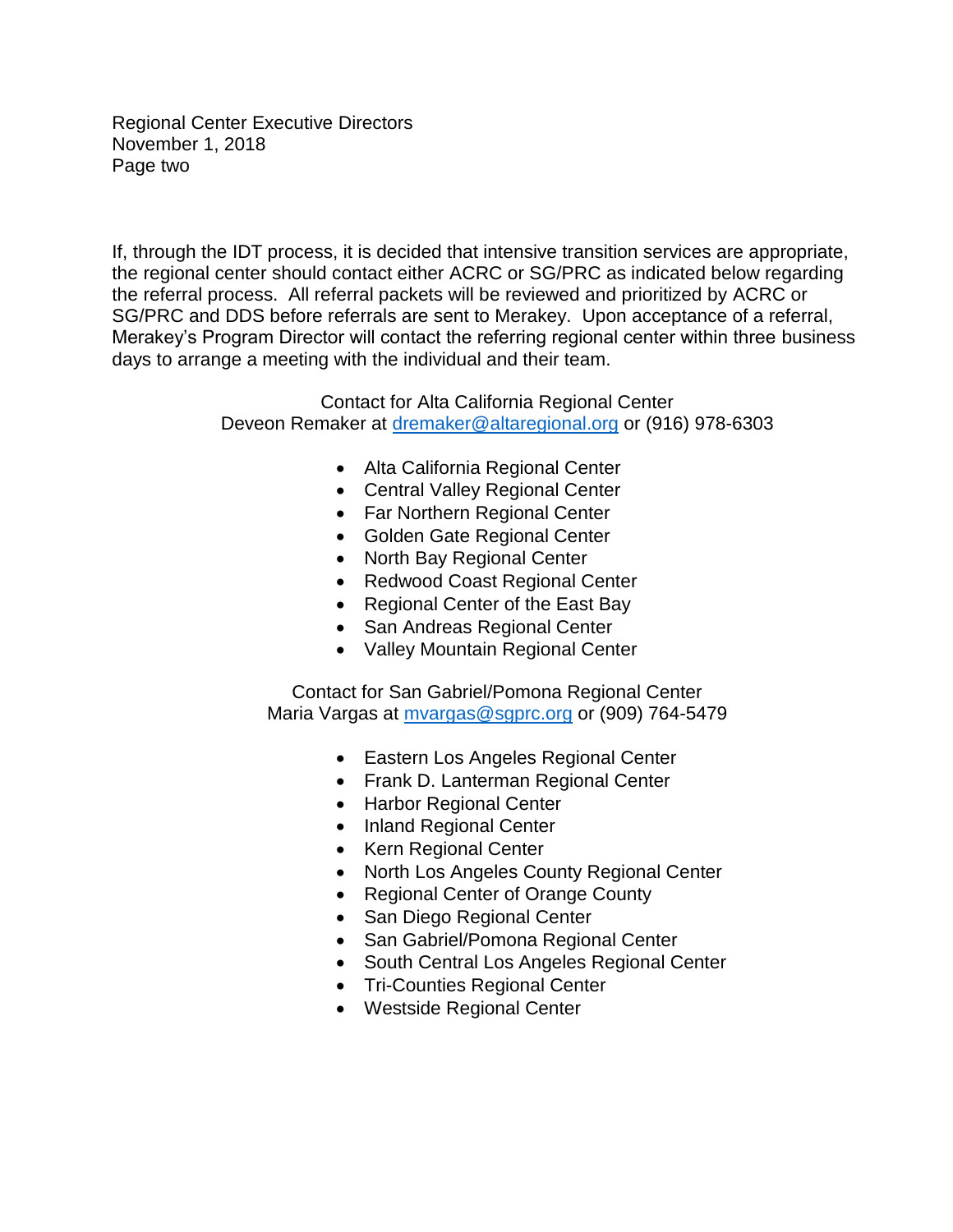Regional Center Executive Directors November 1, 2018 Page three

If you have any questions regarding this letter, please contact Dr. LeeAnn Christian, Safety Net Program Manager, at (916) 653-3208, or by email at, [leeann.christian@dds.ca.gov.](mailto:leeann.christian@dds.ca.gov)

Sincerely,

*Original signed by:* 

BRIAN WINFIELD Deputy Director Community Services Division

Enclosure

cc: Regional Center Administrators Regional Center Chief Counselors Regional Center Community Services Directors Association of Regional Center Agencies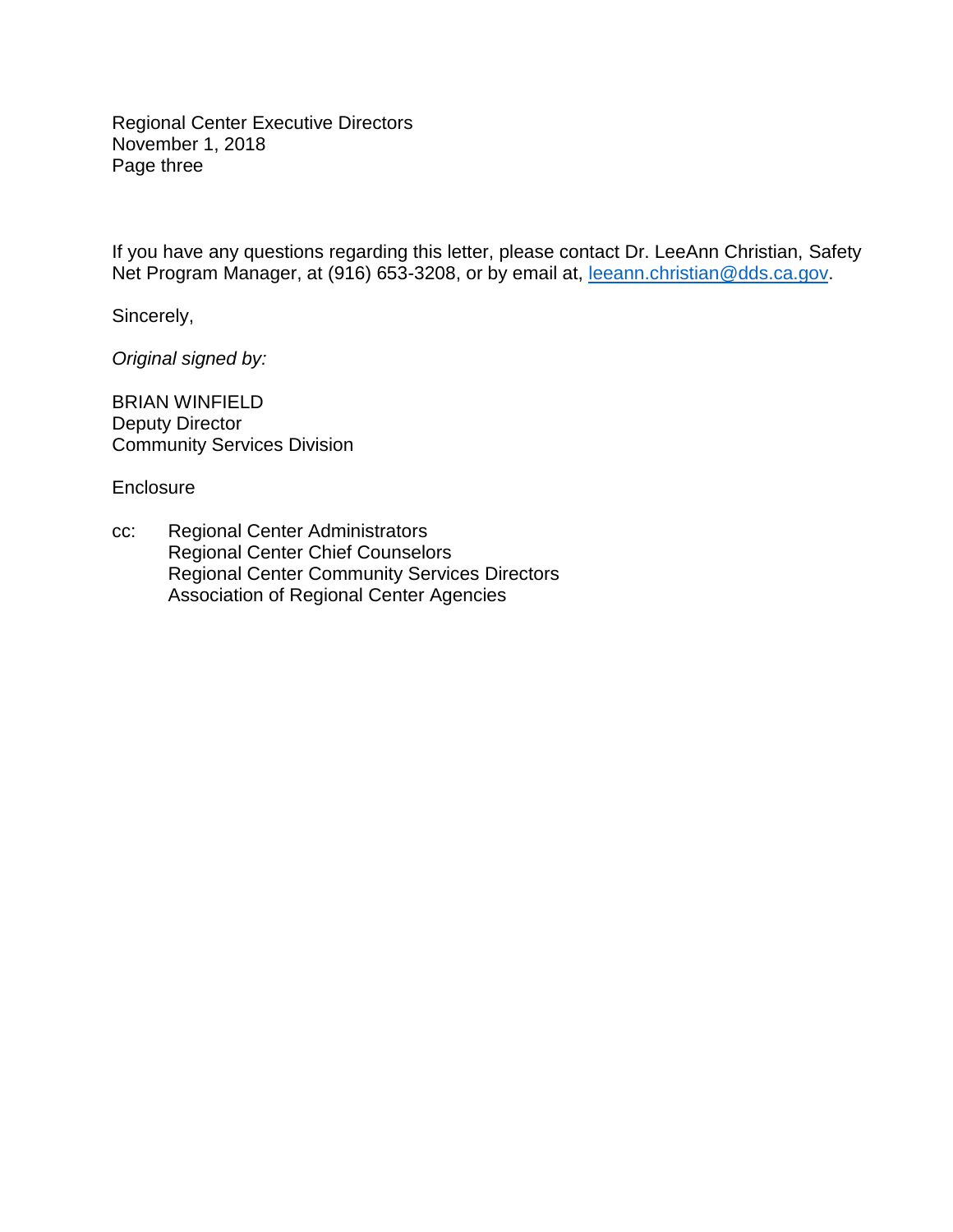**Intensive Transition Services Team** 

# **About**

Merakey is a leading developmental, behavioral health and education non-proft provider offering a breadth of integrated services to individuals and communities across the country.

We leverage our size and expertise to develop innovative solutions and new models of care to meet the needs of individuals, their families, public and private healthcare funders and community partner organizations.

We recognize that complex needs require a holistic approach. With our experience, expertise and compassion, we empower everyone within our communities to reach their fullest potential.

# **Mission**

Enriching lives by providing exceptional services through an individualized approach.

# **Vision**

Creating communities where everyone is empowered to take meaningful steps toward reaching their fullest potential.

For more information about Merakey, please visit www.merakey.org.



# **Find Out More**



**Maria Vargas San Gabriel/Pomona Regional Center P: 909-764-5479 | F: 909-706-1239 mvargas@sgprc.org** 

**Deveon Remaker** 

**Alta California Regional Center P: 916-978-6303 | F: 916-978-6270 dremaker@altaregional.org** 

### **Merakey**

**2934 East Garvey Avenue South Suite 206-A West Covina, California, 91791** 

### **Merakey**



**1610 Arden Way Suite 273 Sacramento, CA 95815** 

**www.merakey.org**